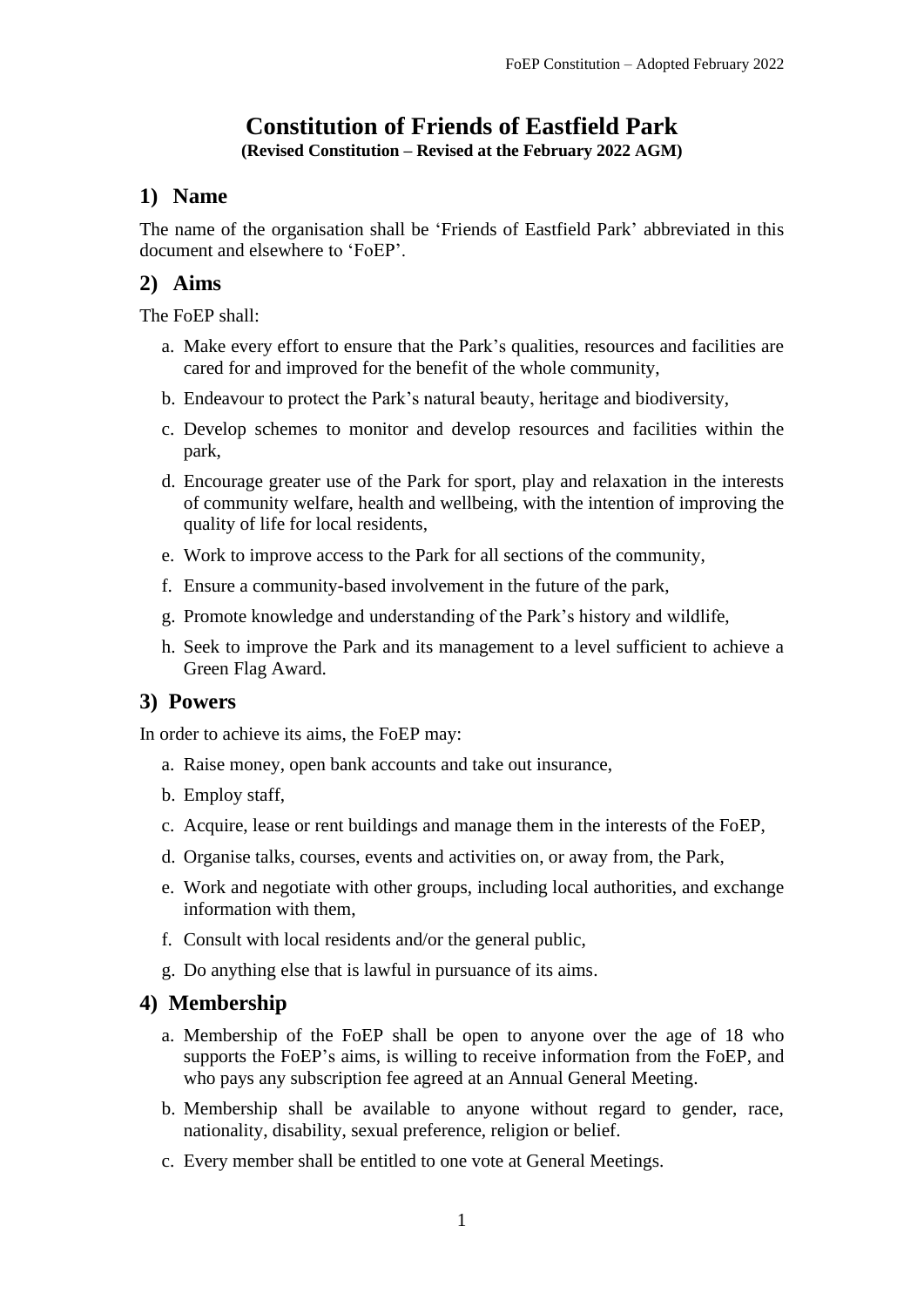d. The Management Committee may terminate the membership of any individual but the member has a right to be heard by the Management Committee before a final decision is made. The individual concerned shall also have the right to be accompanied by a representative or friend at the meeting when the issue is considered. If the individual disagrees with the expulsion, they can appeal against the decision within fourteen days. A Special General Meeting shall then be called, the Chair providing a summary of the reasons for the decision; the individual can make their claim, and a vote shall be taken by the members present. The final decision shall be decided on the majority of votes. (Reasons for expulsion include, but are not limited to, threatening or abusive behaviour, disregard for the safety of park users or FoEP members, or persistent failure to follow FoEP policies.)

## **5) Equal Opportunities**

- a. The FoEP shall operate within its equal opportunities policy at all times.
- b. Racist, sexist or homophobic behaviour shall be considered as sufficient grounds for the immediate suspension of membership.

### **6) Management**

- a. The FoEP shall be administered by a Management Committee, elected from the membership by members attending an AGM.
- b. Committee members shall be elected for a period not exceeding three years but may be re-elected for further three-year periods without restriction.
- c. The maximum number of Committee members shall be twelve, including officers. The Committee may co-opt members but they may not exceed one third of the total Management Committee. Co-opted members are not entitled to vote.
- d. The quorum required to take a vote shall be at least one-third of the elected members or a minimum of four, whichever is the fewer. Voting shall be decided by a show of hands on a simple majority vote (including the Chair's deliberative vote). In the event of equal votes, the Chair shall have a casting vote.
- e. The Management Committee shall meet at least six times a year.
- f. Members of the public may be invited to attend Committee meetings at the discretion of the Management Committee. Visitors may be invited to speak and join in discussions but are not entitled to vote.
- g. Minutes shall be kept by the Minutes Secretary or other Committee member and shall be circulated to members and other interested members of the community by arrangement.
- h. The Management Committee may appoint sub-committees where deemed appropriate in the pursuance of FoEP objectives.
- i. Any member of the Committee who is absent from three consecutive Committee meetings, without notifying reasonable cause, may be required to resign their seat on the Committee until the next AGM, when they will be allowed to seek nomination to the Committee in the normal way. It will be up to the Committee to decide what constitutes a 'reasonable cause' in each particular case.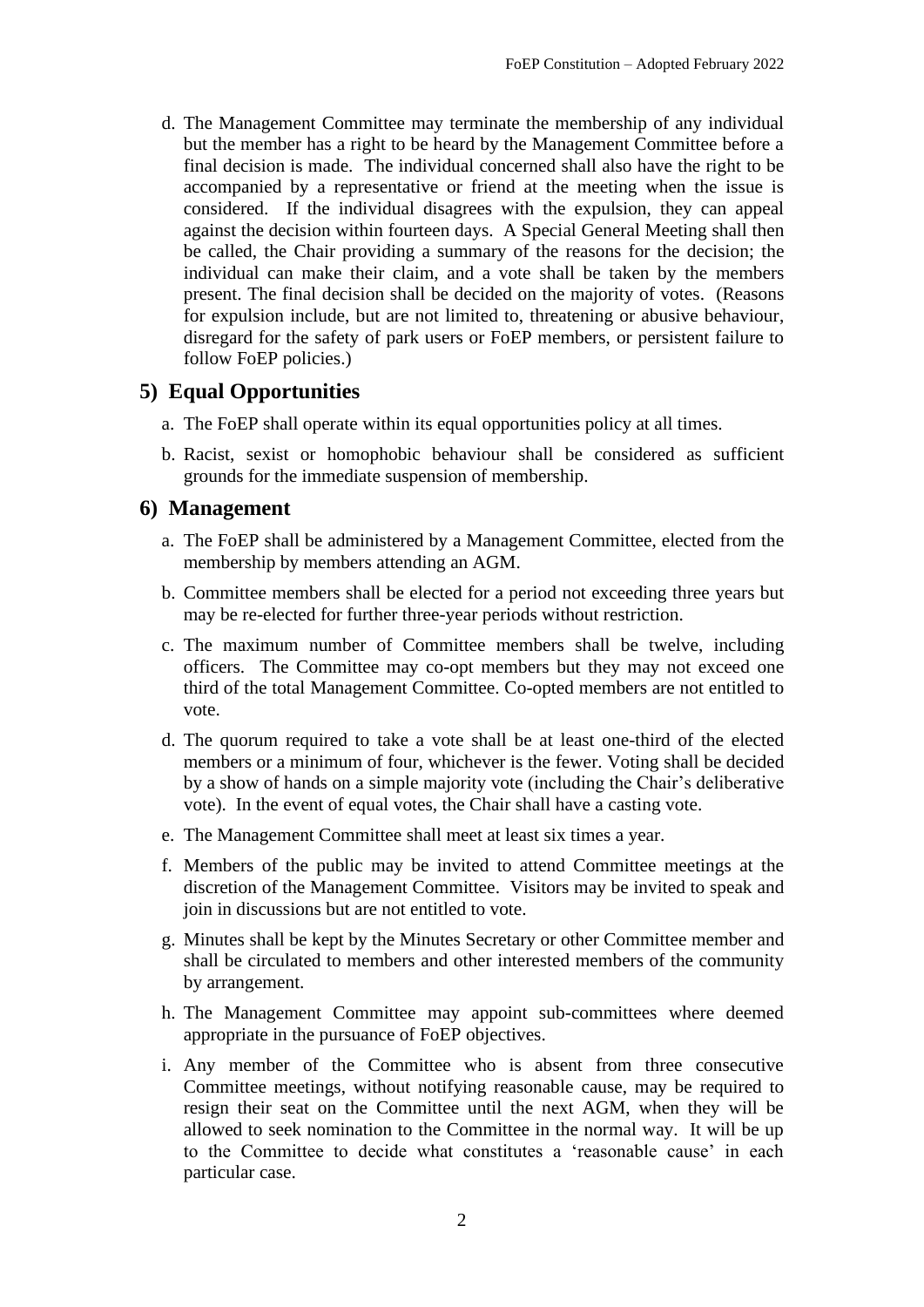## **7) Election of the Management Committee**

- a. Three months before an AGM, the serving Management Committee shall inform members of the number of vacancies on the Management Committee available to be filled at the next AGM and shall invite members to suggest nominations to fill these vacancies. Those making nominations should ensure that each nominated person is willing to serve on the Committee. The deadline for suggestions shall be six weeks before the AGM.
- b. The existing Management Committee shall then consider all the nominations received and may make its own nominations for membership of the Committee.
- c. If the total number of nominations exceeds the number of vacancies available, the FoEP Secretary shall prepare a ballot slip to allow secret voting at the AGM where each member attending is allowed to vote for up to the number of candidates corresponding to the number of available places.
- d. If the total number of nominations is equal to or less than the number of vacancies available, the FoEP Secretary may prepare a ballot slip where each member attending the AGM simply votes 'Yes' or 'No' for each candidate in a secret vote. Under these circumstances, however, those members attending the AGM may decide to hold an open vote to elect all the candidates *en bloc*.

### **8) Officers**

- a. The officers of the FoEP Management Committee shall be Chair, Vice-Chair, Secretary and Treasurer.
- b. The first meeting of the new Committee following the AGM shall be chaired throughout by the former Chair who shall supervise the election of new officers for the new Committee. If the former Chair is no longer a Committee member the meeting shall be chaired by, in order of preference, the former Vice-chair, Secretary or Treasurer, or the longest serving committee member.
- c. Any position for an officer becoming vacant during the year shall be filled at the discretion of the Committee.

### **9) General Meetings**

- a. An Annual General Meeting (AGM) shall be held in the February of each year (or as soon as is practical thereafter) and shall include reports of the FoEP's activities during the preceding calendar year.
- b. The purpose of the AGM is to receive reports, approve accounts, vote on any amendments to the constitution, note policy documents, elect members to the Management Committee and discuss any other matters relevant to the aims of the FoEP. Agreement of any annual subscription shall be made at the AGM.
- c. A Special General Meeting (SGM) may be called at any time during the year at the discretion of the Management Committee or as a result of a written request to the Management Committee signed by at least four FoEP members.
- d. The Management Committee must give members at least two weeks' notice of a General Meeting (AGM or SGM) including date, time and venue for the meeting. In the case of a SGM, the reason for the meeting should also be stated.